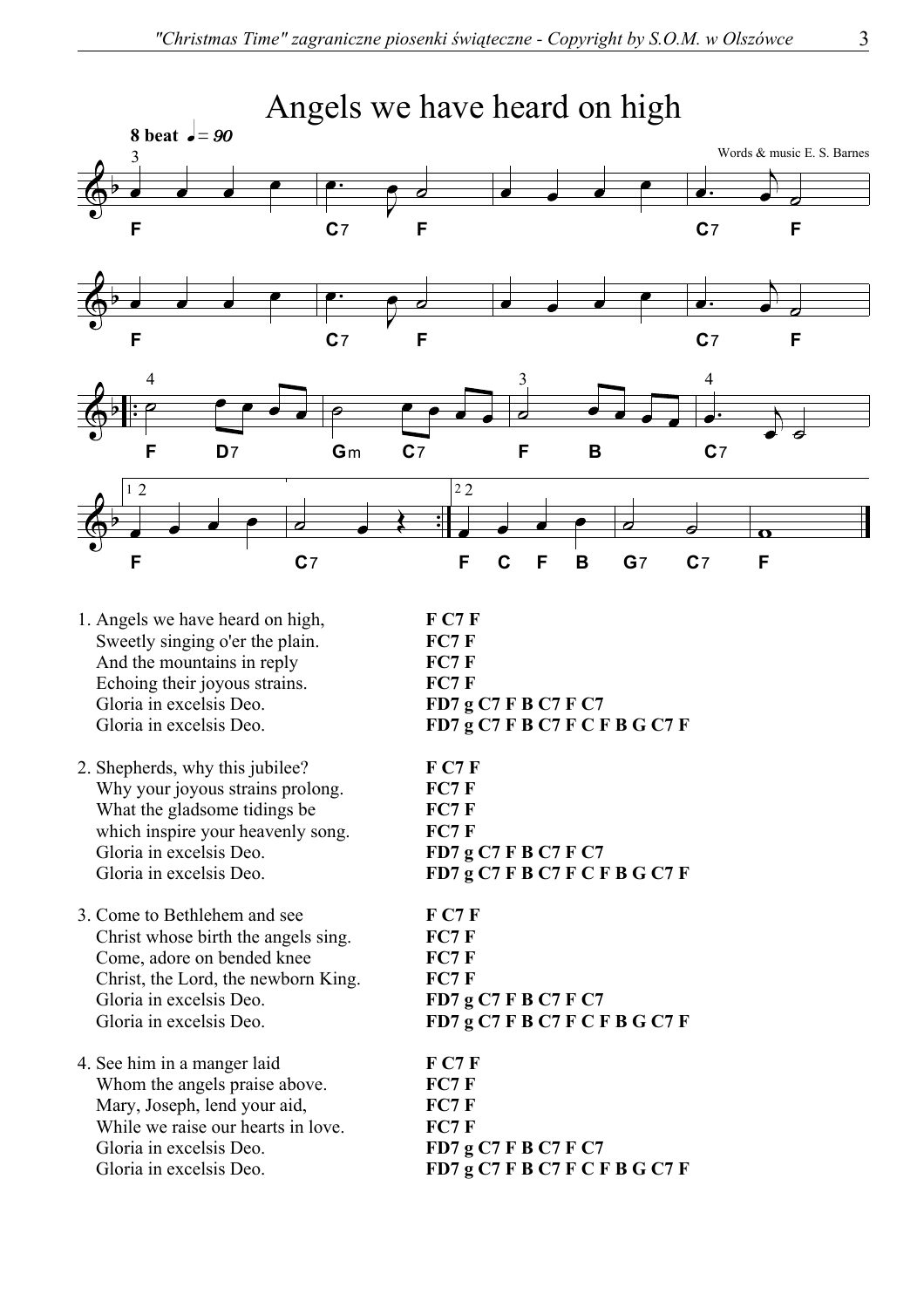10



| $(G)$ a7    |
|-------------|
| D G         |
| $\mathbf C$ |
| D G         |
| G7C         |
| D7G         |
| eC          |
| D G(G7)     |
|             |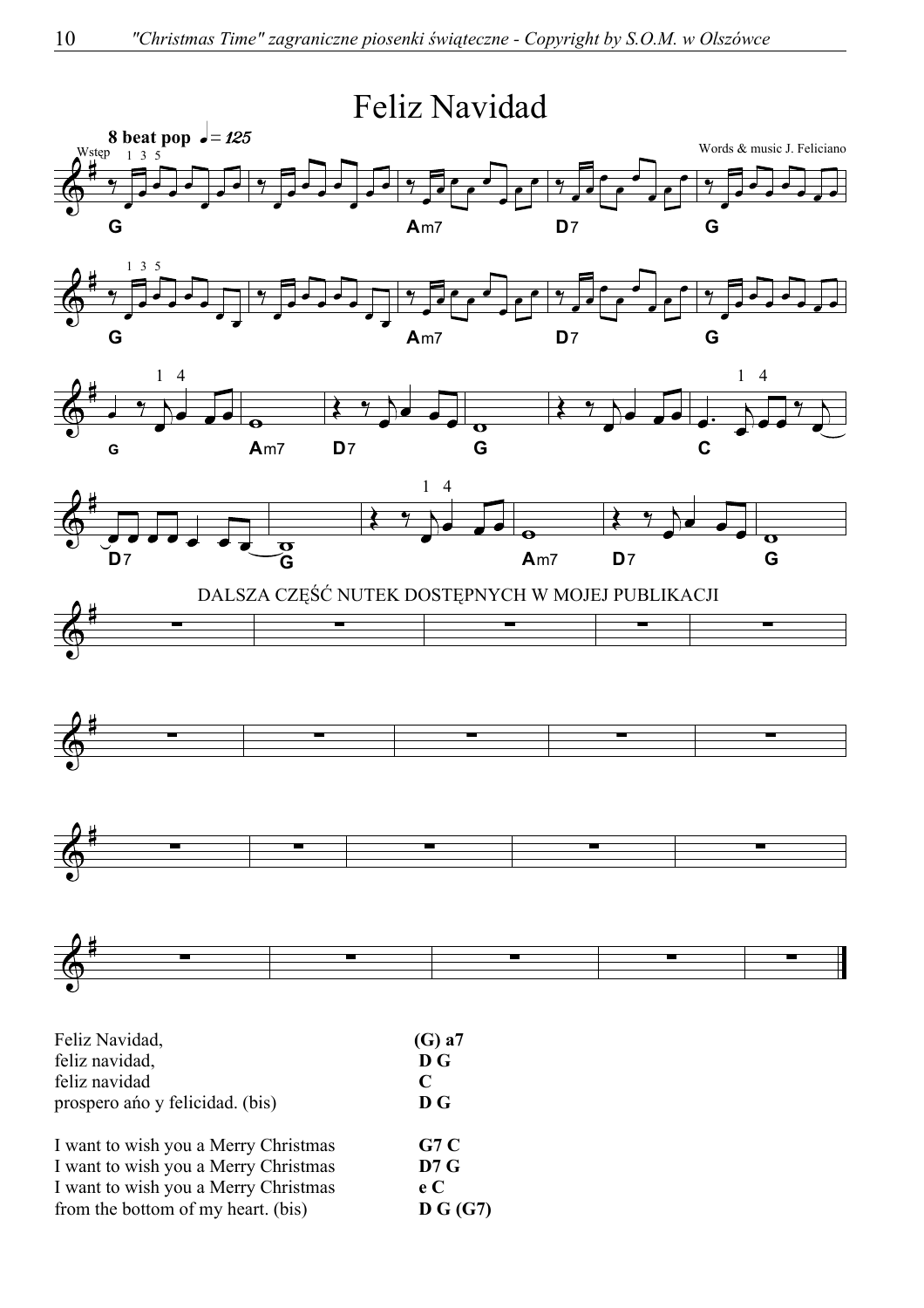



18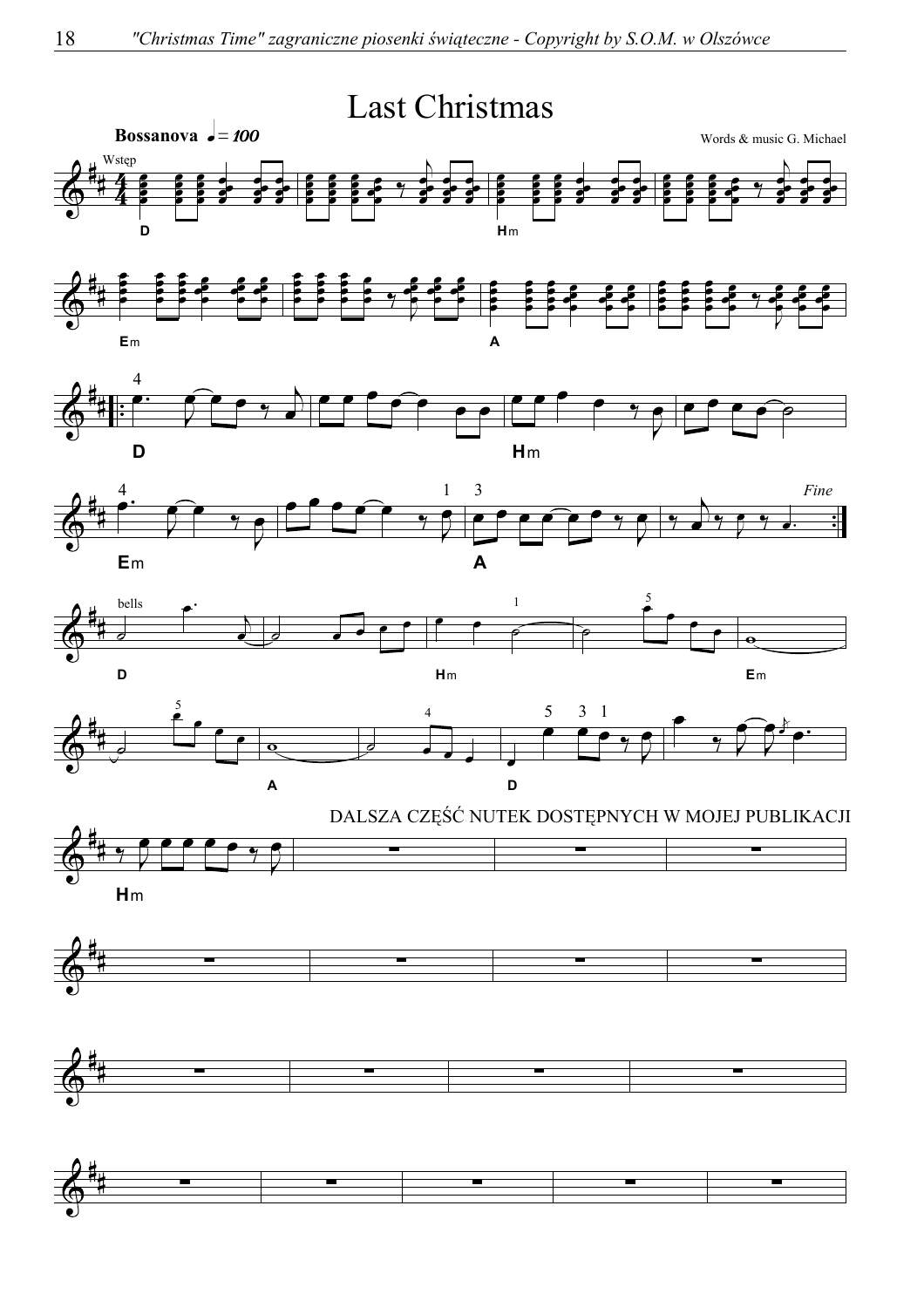$\overline{a}$ 



| Last Christmas, I gave you my heart but the very next day, you gave it away.<br>This year to save me from tears, I'll give it to someone special. (bis) | D h<br>e A |
|---------------------------------------------------------------------------------------------------------------------------------------------------------|------------|
| 1. Once bitten then twice shy, I keep my distance, but you still catch my eye.                                                                          | $D$ $h$    |
| Tell me baby, do you recognize me? Well if it's been it doesn't surprise me.                                                                            | e A        |
| Happy Christmas - I wrapped it up and sent it, with a note saying "I love you" - I meant it                                                             | D h        |
| Now I know what a fool I've been. But if you kissed me now, I know you'd fool me again.                                                                 | e A        |
| Last Christmas, I gave you my heart but the very next day, you gave it away.                                                                            | D h        |
| This year to save me from tears, I'll give it to someone special. (bis)                                                                                 | e A        |
| 2. A crowded room, friends with tired eyes I'm hiding from you and your soul of ice.                                                                    | $D$ $h$    |
| My God, I thought you were someone to rely on, Me? I guess I was a shoulder to cry on.                                                                  | e A        |
| A face on a lover with a fire in his heart, a man under cover but you tore me apart.                                                                    | $D$ h      |
| Ooh! Ooh! Now I've found a real love. You'll never fool me again.                                                                                       | e A        |
| Last Christmas, I gave you my heart but the very next day, you gave it away.                                                                            | D h        |
| This year to save me from tears, I'll give it to someone special. (bis)                                                                                 | e A        |
| 3. A face on a lover with a fire in his heart,                                                                                                          | $D$ $h$    |
| A man under cover but you tore him apart.                                                                                                               | e A        |
| Maybe next year I'll give it to someone,                                                                                                                | D h        |
| I'll give it to someone special, special, someone.                                                                                                      | e A        |
|                                                                                                                                                         |            |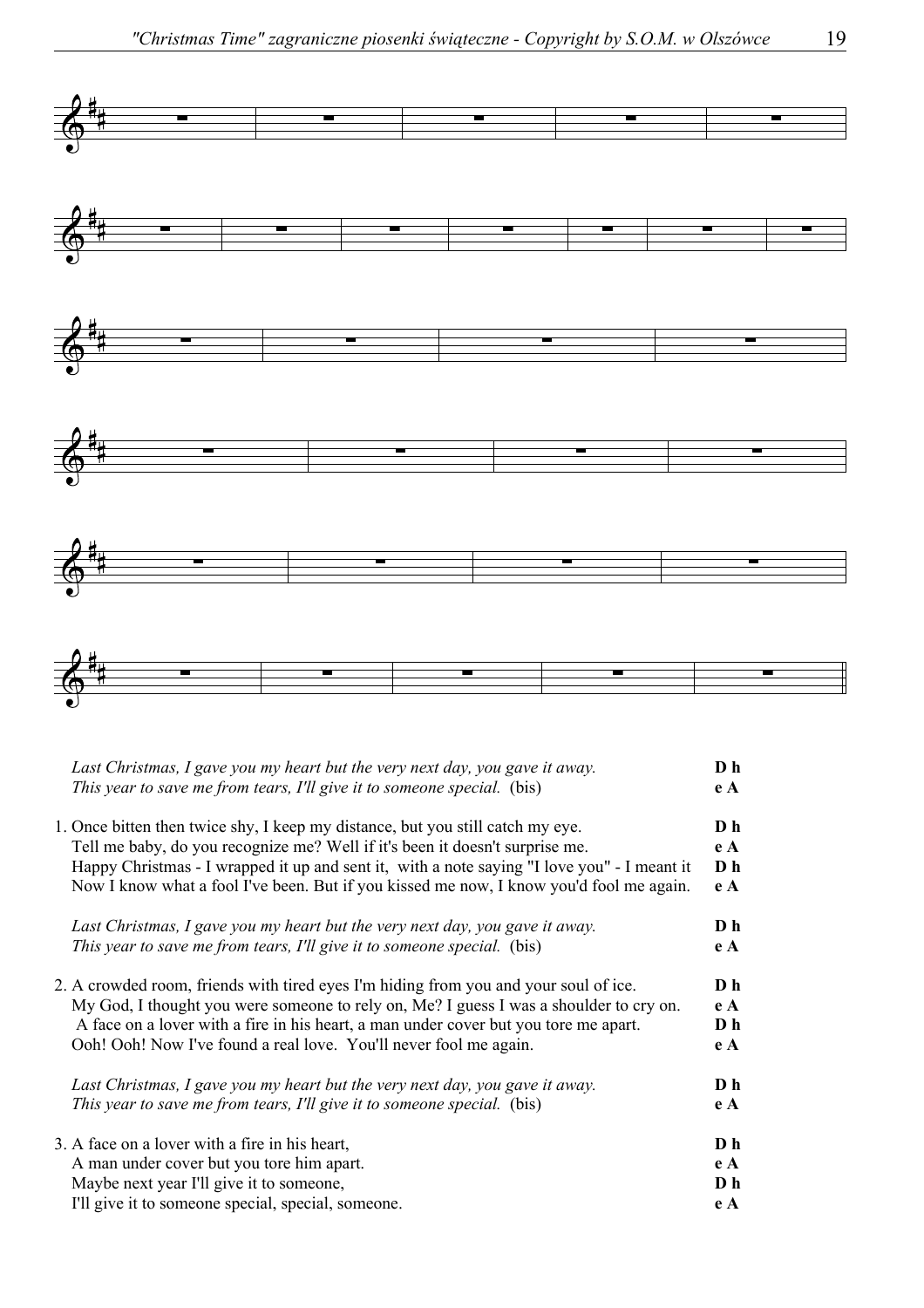